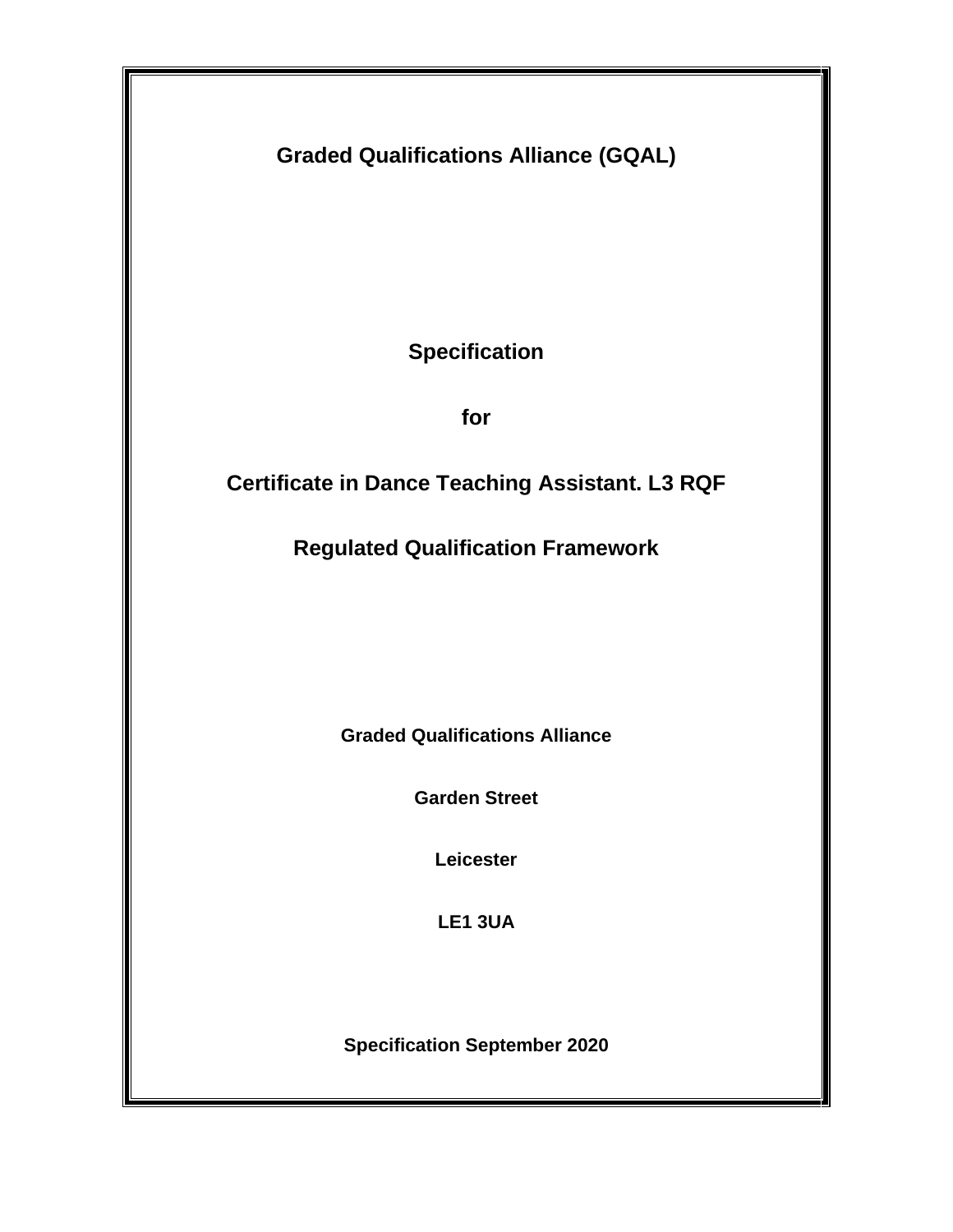## Section **Page No. 2018**

| 1.   | Rationale                                                 | 3     |
|------|-----------------------------------------------------------|-------|
| 2.   | <b>Specification Description</b>                          | 3     |
| 3.   | <b>Specification Aims</b>                                 | 4     |
| 4.   | <b>Specification Objectives</b>                           | 4     |
| 5.   | Progression                                               | 4     |
| 6.   | <b>Specification Overview</b>                             | 5     |
| 7.   | <b>Learning Content</b>                                   | 5     |
| 8.   | <b>Total Qualification Time</b>                           | 6     |
| 9.   | Availability of Examinations and Entry Details            | 6     |
| 10.  | Duration of the Final Examination                         | $\,6$ |
| 11.  | Assessment                                                | 6     |
| 11.1 | <b>Marking Scheme</b>                                     | 10    |
| 12.  | Awards of Pass, Pass with Merit, or Pass with Distinction | 11    |
| 13.  | <b>Level Descriptions</b>                                 | 12    |
| 14.  | <b>Candidates with Additional Needs</b>                   | 12    |
| 15.  | <b>Examination Results</b>                                | 12    |
| 16.  | Repeats                                                   | 12    |
| 17.  | Language and Bias                                         | 12    |
| 18.  | <b>Statutory Requirements</b>                             | 13    |
| 19.  | <b>Validity of Specification</b>                          | 13    |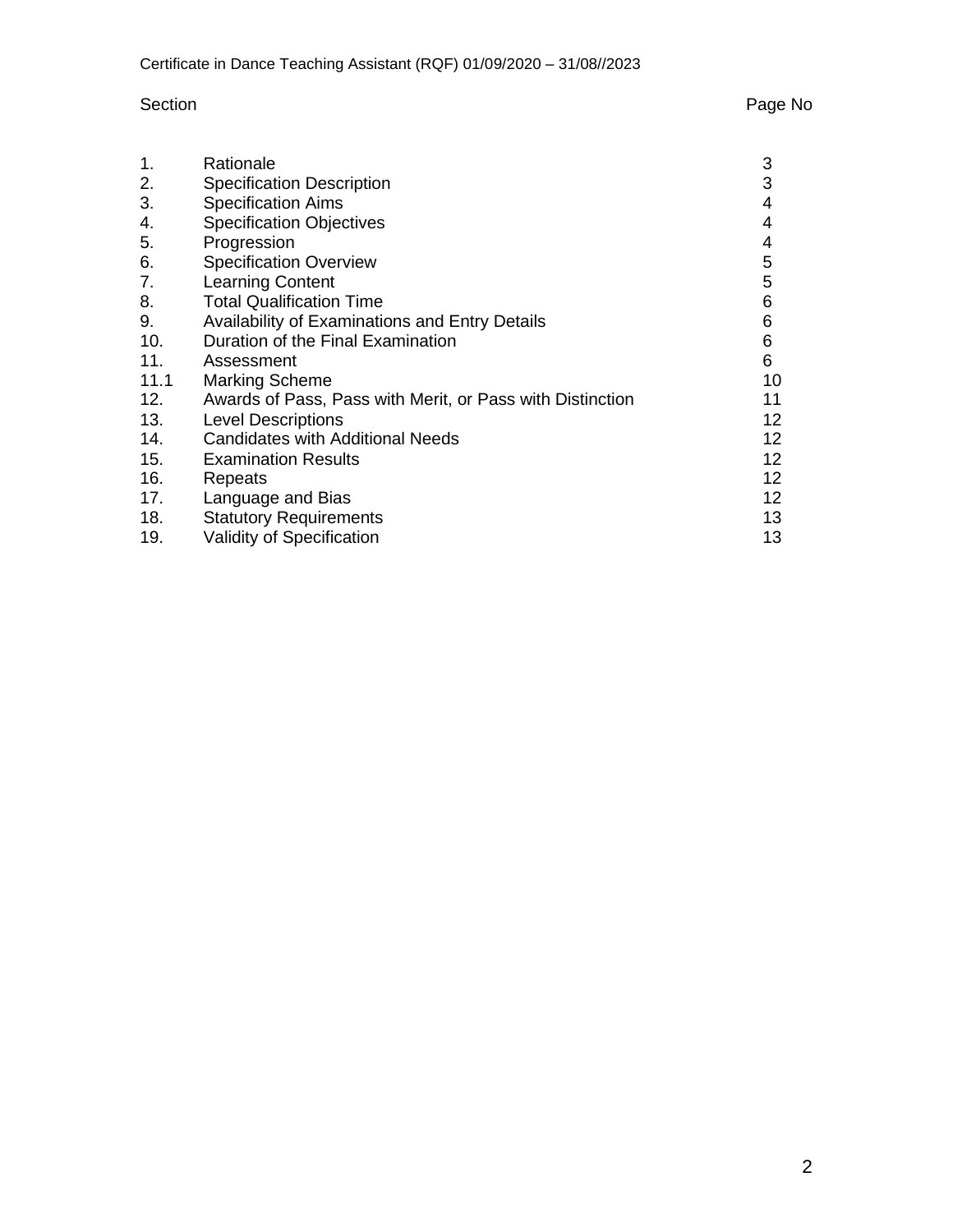### 1. **Rationale**

This specification meets the requirements of the government regulators for England (Ofqual - the Regulated Qualification Framework RQF), Wales (Qualification Wales) and Northern Ireland (Council for the Curriculum, Examinations and Assessment). It has been developed to meet the need for awards that recognise the acquisition of knowledge, skills and understanding through experience and study of the teaching of dance in a diverse range of settings including the independent and state sector, part time and full time teaching and learning. It does not give candidates qualified teacher status (QTS) for general teaching in the state sector.

This diverse range of settings requires a structure and mode of delivery which is pedagogical and flexible as well as occupationally and vocationally specific for the teaching of dance genres. This is reflected in (i) the design of the specification together with (ii) its associated learning materials and (iii) assessment methodology. This is based on performance assessment and action research rather than on vocationally or occupationally specific competencies.

The specification and programme of study guides indicate expectations of what the learner is expected to know, understand and do. The way the learner does this, the content, types of practice, processes and products generate outcomes that are relevant to the learner and the context(s) to which they belong. It is the quality of performance that is assessed and not a list of observed actions.

The result is a distinctive set of awards which emphasise the importance of reflective practice, performance and the acquistion of transferable knowledge and abilities because it:

- takes into account the context and culture of the setting for teaching and learning;
- promotes reflective practice and the integration of personal and practical skills;
- provides the basis for relevant assessments of individual performance;
- is designed to encourage the development of communities of professional practice;
- promotes continuous professional development;
- provides an approach to the dissemination of best practice.

### **2. Specification Description**

The specification provides a coherent programme of study at RQF Level 3, with opportunities to progress to the Level 4 Certificate in Dance Teaching and then to the Level 5 Diploma in Dance Teaching Leadership and Management. These qualifications may lead to further progression and continuing professional development. Delivery is through a programme supported by mentors, a taught induction and distance teaching and learning. The learning modules have been developed to meet the needs of learners in various settings, they have built in learning progression and assessments.

The final awards are made on the basis of an assessment of performance conducted by two assessors which incorporates a learning journal, written modules, an observed lesson and an interview. The final award at Assessment Review is a holistic assessment of the knowledge, skills and understanding demonstrated by the candidate. Awards made are Pass, Pass with Merit, or Pass with Distinction.

This specification offers learners the scope to study progressively, including action research within their own teaching context. This encourages a comprehensive understanding of the nature and delivery of teaching and learning in settings and contexts that are appropriate for them. Specification aims and objectives clearly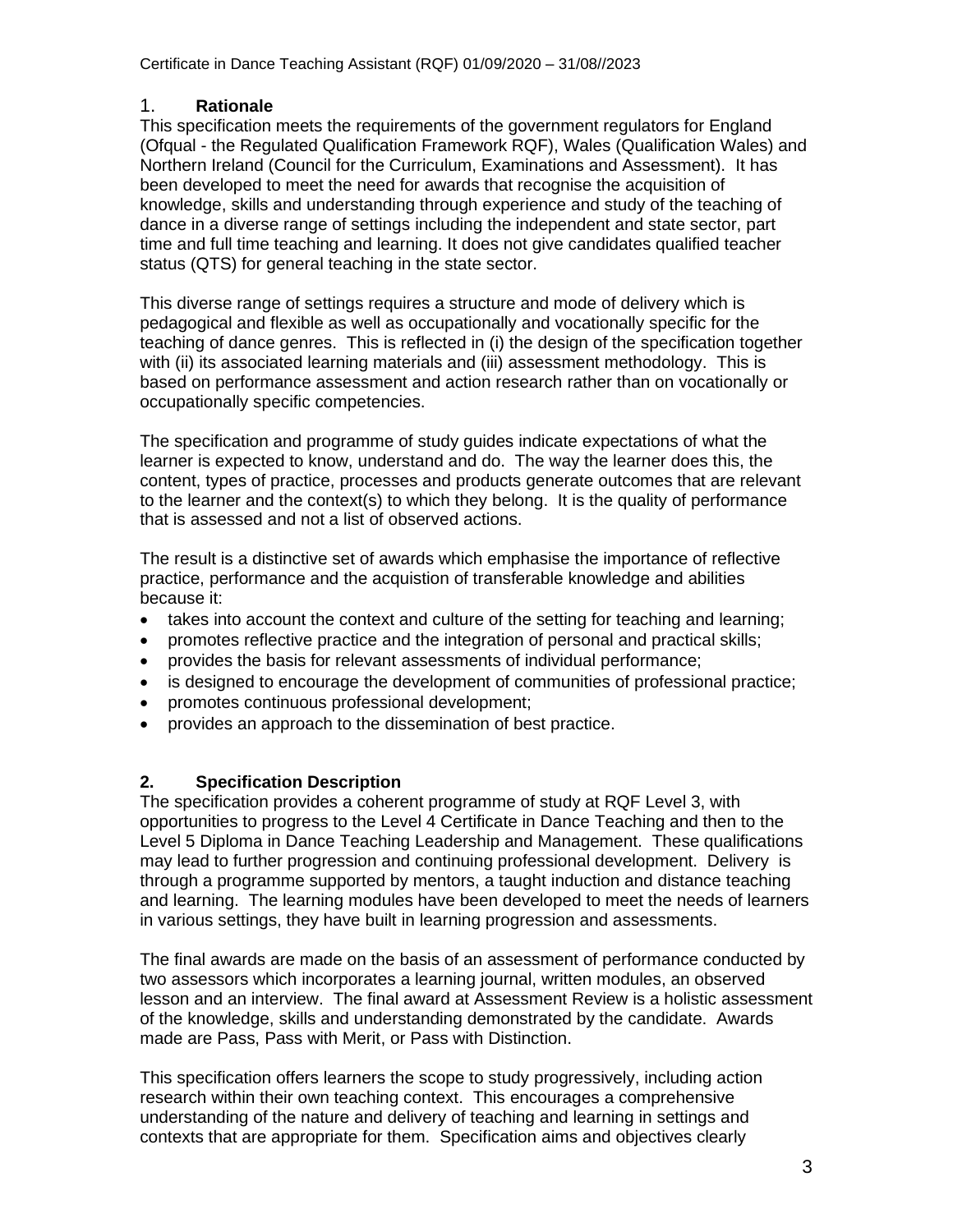emphasise the requirement for personal involvement, engagement in reflective practice, the development of teaching practices and the capacity to transfer these to other settings. There is an explicit requirement for the demonstration of 'performance' and an expectation that learners will be able to demonstrate the necessary knowledge, skills and understanding for effective practice. The structure and method of assessment require learners to demonstrate:

- levels of performance compared to set minimum expectations;
- enagement in creative, critical and reflective practice;
- an ability to identify, describe and discuss key issues, practices and understandings relevant to the context and setting in which they operate.

### **3. Specification Aims**

The course of study is intended to place a clear emphasis on the progressive demonstration of the qualities and attributes necessary for the foundation of teaching. Courses of study and learning opportunities based on this specification should provide appropriate coverage of the following specification aims:

- promotion of critical, creative and reflective practice to teaching and learning;
- integration of personal and practical skills;
- development of communities of interest and practice;
- formation of networks that support continuing professional development;
- promotion of continuous professional development;
- promotion of safe working and well being practices for teacher and learner;
- understanding the duties and responsibilities required when teaching dance.

The specification provides opportunities for individuals to develop:

- creative expression;
- critical thinking and analytical skills;
- organisation and problem solving;
- their knowledge, skills and understanding.

### **4. Specification Objectives**

The course of study based on this specification provides opportunities for:

- active and purposeful engagement in the pedagogical foundations of dance;
- demonstrating through performance the knowledge, skills and understanding described as the minimum expectations for performance at the level for which an award is being sought;
- performance work based on sound principles that pay due regard to the health, and safety, well being and safeguarding of those involved;
- systematic preparation of a journal of reflective practice in a form appropriate to the needs of the learner and which demonstrates a capacity for 'reflection'.

### **5. Progression**

Progression is achieved through the graded examination structure. This specification i.e. **Certificate in Assistant Teacher at RQF Level 3** may lead to the two further qualifications, a **Certificate in Dance Teaching at Level 4 (RQF)** and a **Diploma in Dance Teaching Leadership and Management at Level 5 (RQF)**, though is not a prerequisite for the Level 4 or 5 qualification. It can therefore also be considered a stand alone qualification.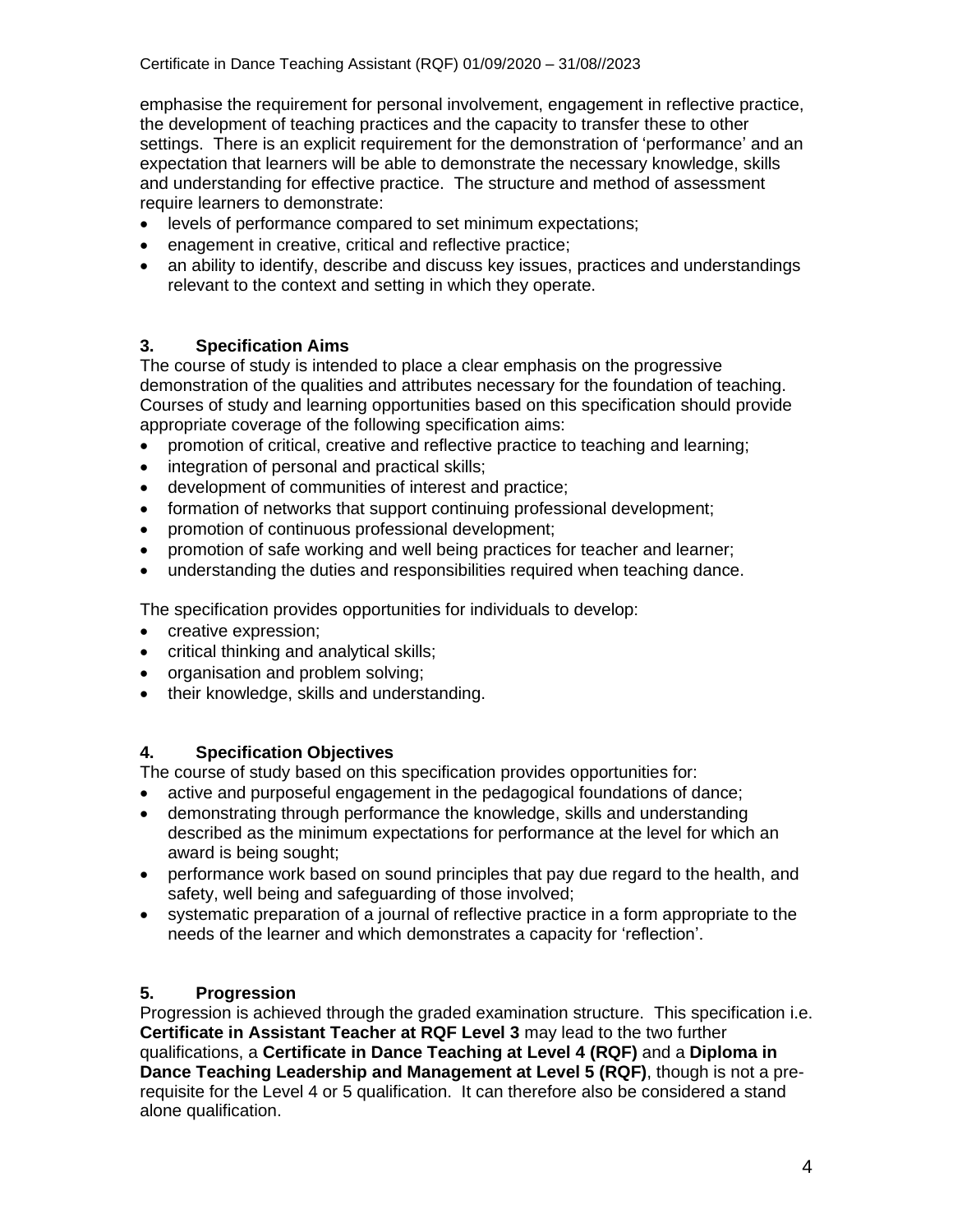The opportunities for progression underline the contribution this GQAL qualification makes to the national provision of training and qualifications for people involved in teaching dance. Individual learners are able to select pathways that provide for continuing personal and professional development as well as opportunities to work towards further and higher qualifications, and to professional and occupational employment.

This award is aimed at people engaged in the foundations of teaching dance in any discipline, form or tradition. Entry to the award is open to any prospective learner who is able to meet the prior conditions for entry. Learners are expected to start at the level appropriate to their experience and prior learning. Special provision may be made for learners with particular educational needs.

### **6. Specification Overview**

The specification is arranged as a series of compulsory (Mandatory) and optional (Selectives) modules. When completed the number of modules form a coherent set. The outcomes based nature of these awards means that the final assessment takes place on a single occasion (assessment review). This process ensures that the final reviewed assessment reflects the candidates demonstrable performance of their knowledge, skills and understanding compared to the levels of achievement set out in the Level Descriptions. All the awards require learners to demonstrate achievement through performance in their (i) modules, (ii) learning journal, (iii) observed lesson observations, (iv) interview.

### **7. Learning Content**

Learners are expected to have engaged with the knowledge, understanding and practical action research set out in the study guide learning objectives for each module.

| <b>Mandatory MA Module: Reflective Practice</b>                                           |                                                                                                  |                                                                                    |                                                                             |  |  |
|-------------------------------------------------------------------------------------------|--------------------------------------------------------------------------------------------------|------------------------------------------------------------------------------------|-----------------------------------------------------------------------------|--|--|
| <b>Mandatory MB Module</b><br>Understanding needs of<br>learners                          | <b>Selective S1</b><br>Module<br><b>Engaging with learners</b>                                   | <b>Selective S4</b><br>Module<br><b>Teaching learners with</b><br>additional needs | <b>Selective S7</b><br>Module<br>Developing approaches<br>to teaching       |  |  |
| <b>Mandatory MC Module</b><br><b>Working with individuals</b><br>and groups               | <b>Selective S2</b><br>Module<br><b>Managing relationships</b><br>in the learning<br>environment | <b>Selective S5</b><br>Module<br><b>Assessment for learning</b>                    | <b>Selective S8</b><br>Module<br>Managing and using IT in<br>a dance school |  |  |
| <b>Mandatory MD</b><br><b>Module</b><br><b>Management and</b><br>organisation of learning | <b>Selective S3</b><br>Module<br><b>Planning for learning</b>                                    | <b>Selective S6</b><br>Module<br>Making good progress                              | <b>Selective S9</b><br>Module<br><b>Evaluating teaching and</b><br>learning |  |  |

**Mandatory ME Duties and Responsibilities Module**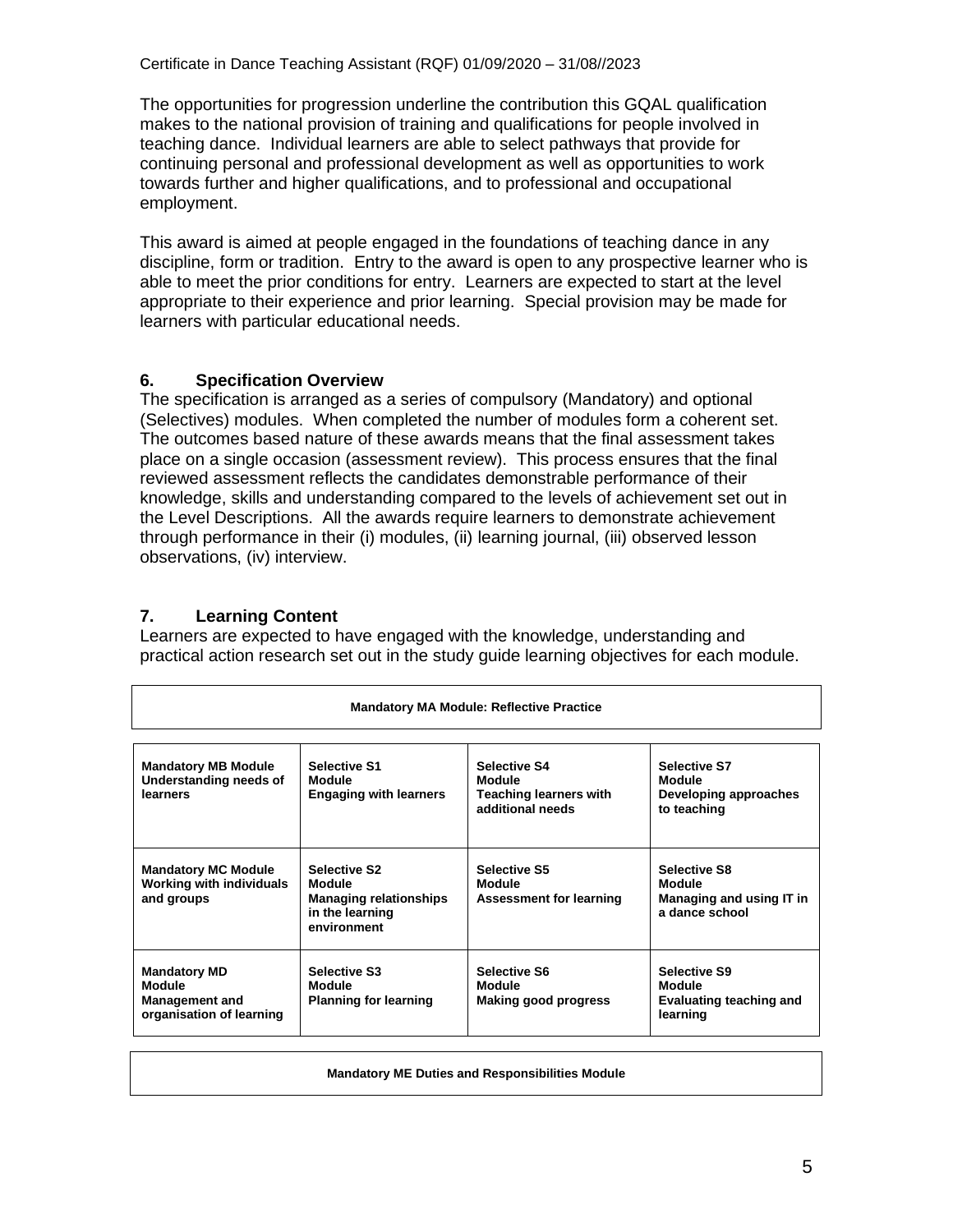### **8. Total Qualification Time**

Each module for the qualification follows a similar pattern and will require about 15 guided learning hours. Learners are required to complete the requisite number of modules for the level. The Study Guide and the Level Descriptions form the basis for assessment and are intended to ensure that both teachers and learners have a clear understanding of what must be taught and what will be assessed.

| Qualification                                                                            | Total                 | Guided<br>Learning                                         |                                     |                              |                                      | <b>Credit</b> |
|------------------------------------------------------------------------------------------|-----------------------|------------------------------------------------------------|-------------------------------------|------------------------------|--------------------------------------|---------------|
|                                                                                          | Qualification<br>Time |                                                            | <b>Practical</b><br><b>Teaching</b> | <b>Reflective</b><br>Journal | <b>Examination</b><br><b>Session</b> | Value         |
| <b>Assistant in Dance Teaching</b><br>(3 modules)<br>MA.<br>MB.<br>Any 1 from S1, S4, S7 | 169                   | 80<br>75<br>25 per<br>module<br>+<br>5<br><i>Induction</i> | 60                                  | 27<br>9 per module           | $\mathbf{2}$                         | 16            |

### **9. Availability of Examinations and Entry Details**

GQAL entry requirements are intended to ensure that there are no barriers to restrict access or progression and that equal opportunities exist for all learners. Pre-entry requirements for this award are set out below:

- $\circ$  Candidates must be over 16 years of age when they take the final examination.
- $\circ$  To enter for the Level 3 Assistant Teaching Certificate the candidate must have a Grade 6 or intermediate qualification, or equivalent, in any dance genre/form.
- o Recognition of Prior Learning **may not** be applied for.

Centres and mentors are required to provide applicants with information, support, guidance and advice on the programme of study guide, the level of demand, associated requirements and the expectations of performance at the level sought.

Examinations are available through the teacher with a minimum notice period, further details are available from GQAL.

The examination will be conducted by either a Visiting Examiner, or a Remote Examiner. The option of a remote examination is at the discretion of GQAL, Centres/Teachers wishing to have the examination conducted remotely should make a request to GQAL. GQAL reserves the right to insist on remote examining in certain circumstances.

### **10. Duration of the Final Examination**

Final examinations are performance based and are structured so that the duration of each examination provides opportunities for candidates to demonstrate achievement both through an observed performance and in discussion with the assessor and through the learning journal. The notional assessment duration for each learner is 75 minutes.

### **11. ASSESSMENT**

Candidates will be assessed on three Assessment Components:

- 1. Observed Teaching (OT)
- 2. Interview and Journal (IJ)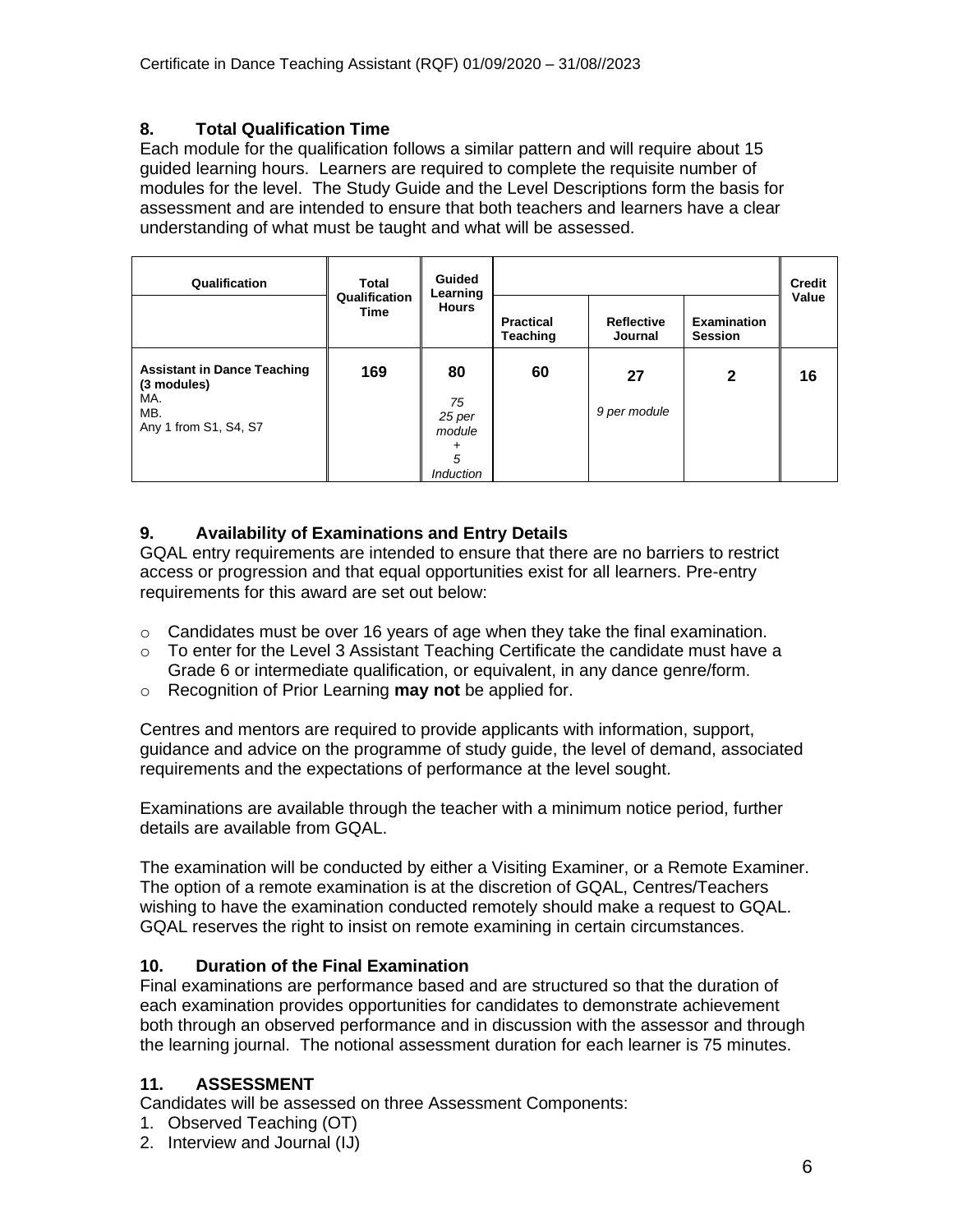Certificate in Dance Teaching Assistant (RQF) 01/09/2020 – 31/08//2023

3. Written Modules (WM)

Assessment Component 1 (Observed Teaching) and Component 2 (Interview and Journal) have the following five shared Assessment Objectives:

- 1. Communication Skills
- 2. Learning Environment
- 3. Teaching Methods
- 4. Classroom Application
- 5. Professional Practice (only assessed in Assessment Component 2)

Each Assessment Objective is broken down into two Assessment Criteria:

Communication Skills

- ~ high expectations
- ~ providing feedback
- Learning Environment
	- $\sim$  organisation for learning
	- ~ managing behaviour
- Teaching Methods
	- ~ lesson planning
	- ~ teaching strategies
- Classroom Application
	- ~ knowledge and understanding
	- $\sim$  teaching skills
- Professional Practice (only assessed in Assessment Component 2)
	- ~ relationships
	- ~ duties and responsibilities

Assessment Component 3 (Written Modules) has the following Assessment Objective:

#### 6. Research and Reflection.

This Assessment Objective in broken down into ten Assessment Criteria based upon 'Responses' that demonstrate the ability of the candidate to 'discuss' in depth, research and reflect upon the interrelationship between pedagogy and the teaching and learning of dance.

The Assessment Criteria are given below:

#### **ASSESSMENT COMPONENT 1: OBSERVED TEACHING (OT) Through which:**

➢ The **Teaching Assistant's** lesson shows an **awareness** of the appropriate **skills** :

Candidates completing Assessment Components 1 and 2 will be assessed under the following shared common Assessment Categories.

### **AO1 Communication skills**

*Set high expectations for learners and provide feedback.*

#### **AO 1a High expectations.**

The teaching assistant has expectations of learners' attitudes to learning and communicates that they should achieve. They motivate learners to try, recognise their efforts and ensure that learners take pride in aspects of their work. They use questioning and listening skills and demonstrate an understanding of the ways learners think about subject content.

#### **AO 1b Providing feedback.**

The teaching assistant uses specific language to provide learners with feedback about what they could do to improve their knowledge, understanding and skills. Learners know how to improve their learning. Learners use this feedback.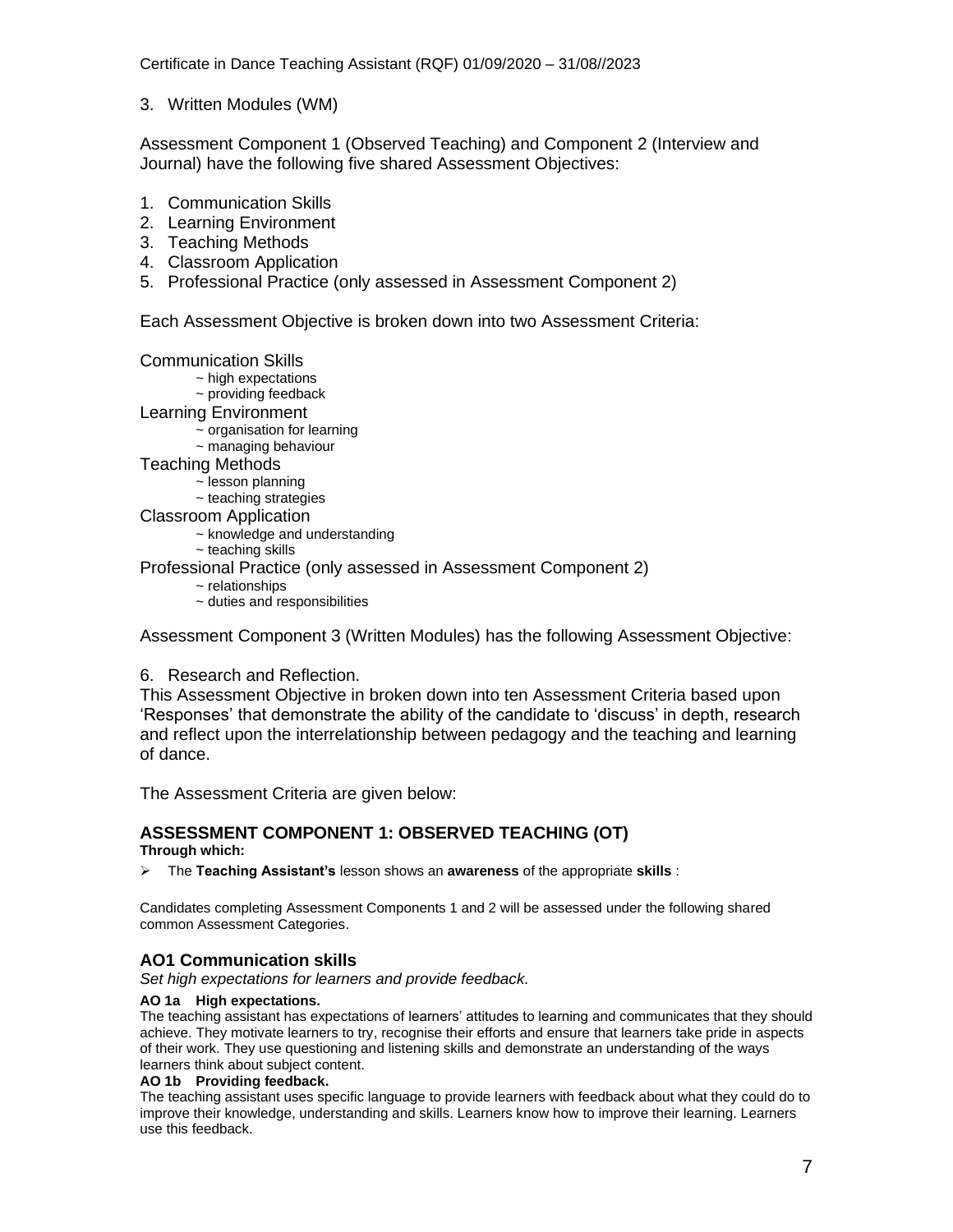### **AO2 Learning Environment**

*Structure lessons and the use of resources and manage the behavior of learners.*

#### **AO 2a Organisation for learning.**

The lesson organisation encourages an attitude to learning. The lesson structure and resources used encourage learners to develop their learning. Learners have the opportunity to make progress.

#### **AO 2b Managing behaviour.**

The teaching assistant sets an example to manage the learners' behaviour for learning (B4L) with clear rules. Inappropriate language and actions are challenged where appropriate.

### **AO3 Teaching Methods**

*Effectively plan lessons, set clear learning aims and objectives and use appropriate teaching strategies.*

#### **AO 3a Lesson planning.**

The teaching assistant's lesson is planned, making use of lesson time by sequences of learning, and using lesson resources well. The lesson reflects the aims set out and takes into account differing abilities and learning styles of the learners who make progress in learning knowledge, skills and understanding.

#### **AO 3b Teaching strategies.**

The teaching assistant provides time for practice to enable the learners' to embed knowledge, understanding and skills. They introduce subject content and demand more of learners. The teacher uses assessment for learning (A4L) to identify and support learners.

### **AO4 Classroom Application**

*Communicate sound dance genre knowledge through a range of dance teaching strategies.*

#### **OT 4a Knowledge and understanding.**

The teaching assistant demonstrates knowledge and understanding of the subject they teach, and of methods of teaching and learning dance. They identify learners' common misconceptions and act to ensure they are improved.

#### **OT 4b Teaching skills.**

The lesson has a shape to it whereby the teacher delivers a planned and set of sequences which challenges learners. The plan is adapted by teachers to help learners. Use is made of resources.

### **ASSESSMENT COMPONENT 2: INTERVIEW AND JOURNAL (IJ)**

**Through which:**

➢ The interview with the **Teaching Assistant**, and scrutiny of the journal shows an **awareness** of appropriate **knowledge and understanding**.

Candidates completing Assessment Components 1 and 2 will be assessed under the following shared common Assessment Categories.

### **AO1 Communication skills**

*Set high expectations for learners and provide feedback.*

#### **AO 1a High expectations.**

The teaching assistant has expectations of learners' attitudes to learning and communicates that they should achieve. They motivate learners to try, recognise their efforts and ensure that learners take pride in aspects of their work. They use questioning and listening skills and demonstrate an understanding of the ways learners think about subject content.

#### **AO 1b Providing feedback.**

The teaching assistant uses specific language to provide learners with feedback about what they could do to improve their knowledge, understanding and skills. Learners know how to improve their learning. Learners use this feedback.

#### **AO2 Learning Environment**

*Structure lessons and the use of resources and manage the behavior of learners.*

#### **AO 2a Organisation for learning.**

The lesson organisation encourages an attitude to learning. The lesson structure and resources used encourage learners to develop their learning. Learners have the opportunity to make progress.

#### **AO 2b Managing behaviour.**

The teaching assistant sets an example to manage the learners' behaviour for learning (B4L) with clear rules. Inappropriate language and actions are challenged where appropriate.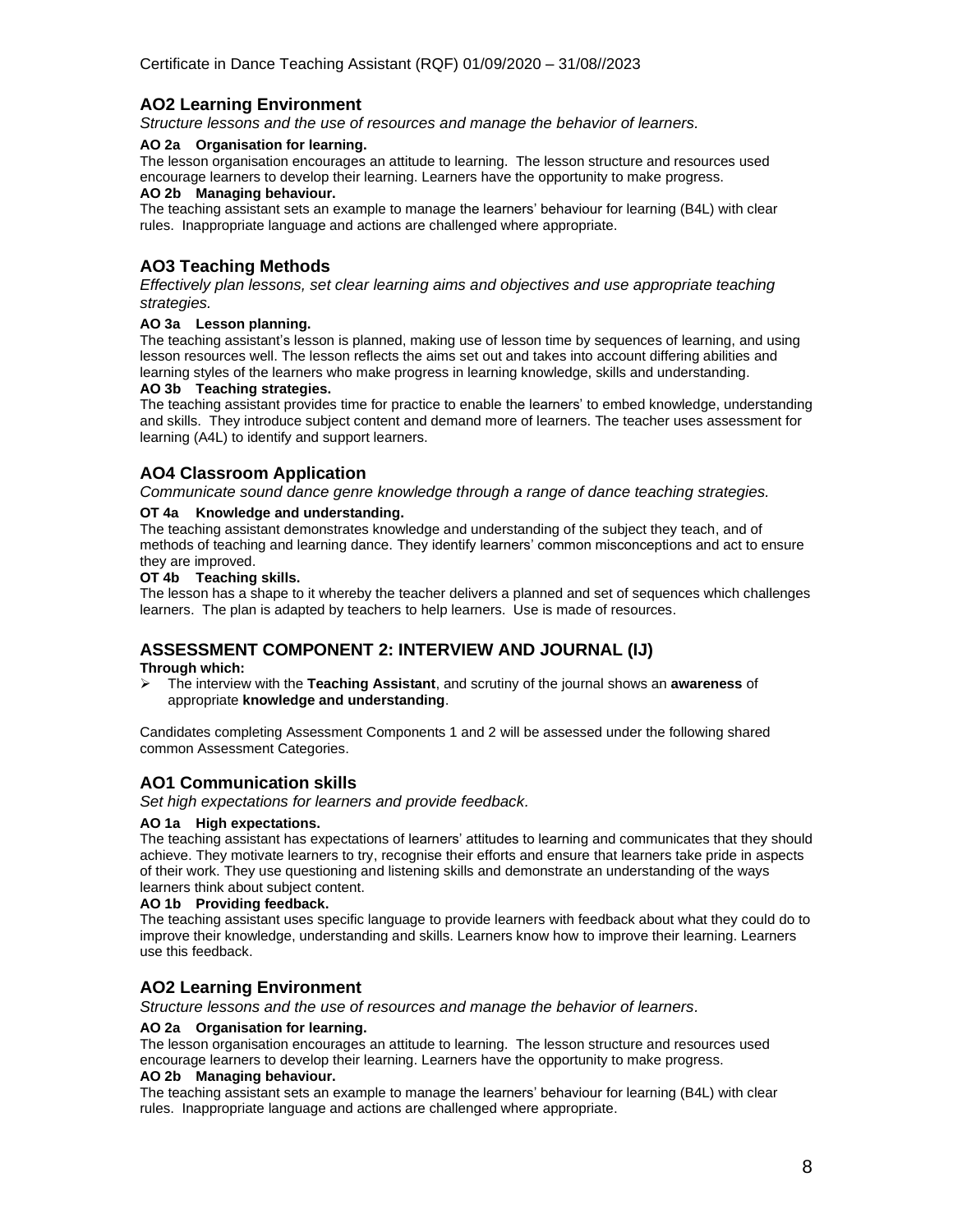### **AO3 Teaching Methods**

*Effectively plan lessons, set clear learning aims and objectives and use appropriate teaching strategies.*

#### **AO 3a Lesson planning.**

The teaching assistant's lesson is planned, making use of lesson time by sequences of learning, and using lesson resources well. The lesson reflects the aims set out and takes into account differing abilities and learning styles of the learners who make progress in learning knowledge, skills and understanding.

#### **AO 3b Teaching strategies.**

The teaching assistant provides time for practice to enable the learners' to embed knowledge, understanding and skills. They introduce subject content and demand more of learners. The teacher uses assessment for learning (A4L) to identify and support learners.

#### **AO4 Classroom Application**

*Communicate sound dance genre knowledge through a range of dance teaching strategies.*

#### **OT 4a Knowledge and understanding.**

The teaching assistant demonstrates knowledge and understanding of the subject they teach, and of methods of teaching and learning dance. They identify learners' common misconceptions and act to ensure they are improved.

#### **OT 4b Teaching skills.**

The lesson has a shape to it whereby the teacher delivers a planned and set of sequences which challenges learners. The plan is adapted by teachers to help learners. Use is made of resources.

#### **AO5 Professional Practice**

*Manage and recognize the diversity of learners' experience and culture, and ensure that a teacher's duties and responsibilities, including safeguarding procedures, are carried out.*

#### **OT 5a Relationships.**

The teaching assistant ensures relationships whereby learners respect each other and the teacher. Teaching strategies reflect the diversity of learners' experiences.

#### **OT 5b Duties and responsibilities.**

The teaching assistant demonstrates knowledge of their duties and responsibilities towards learners and those of the dance school. The teacher has an understanding of safeguarding procedures.

#### **ASSESSMENT COMPONENT 3: WRITTEN MODULES (WM)**

**Through which:**

➢ **Teacher Assistant's** modules show an awareness of the **area of study**.

Candidates completing Assessment Component 3 will be assessed under the following Assessment Categories.

#### **AO6 Research and Reflection**

*Demonstrate the ability to 'discuss' in depth, research and reflect upon the interrelationship between pedagogy and the teaching and learning of dance.*

- **AO 6.1** Responses show clear involvement to the requirements of the tasks and assignments.
- **AO 6.2** Responses are related to academic research, practical experience, and own views.
- **WM 6.3** Responses are reflective.
- **WM 6.4** Responses are analytical and critical.
- **WM 6.5** Responses are communicated with clarity and coherently.
- **WM 6.6** Responses use appropriate 'technical' terminology.
- **WM 6.7** Responses show appropriate and varied forms of communication.
- **WM 6.8** Responses show knowledge and understanding of ideas and concepts related to dance.
- **WM 6.9** Responses show knowledge and understanding of teaching methods.
- **WM 6.10** Responses show use is made of references and sources of information are given.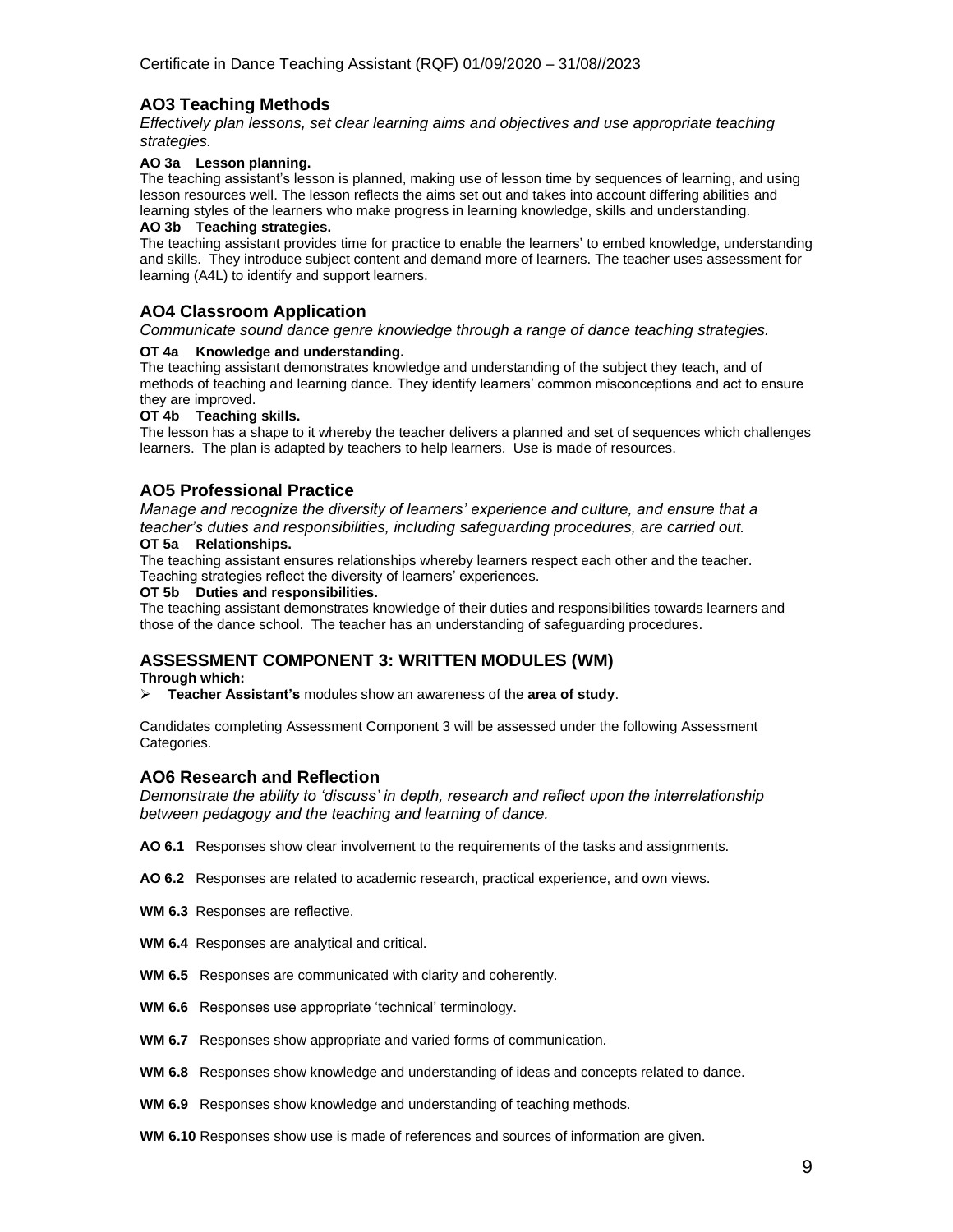### **11.1 Marking Scheme**

|                                             |                                                 | <b>ASSESSMENT COMPONENT</b>        |                                                  |  |
|---------------------------------------------|-------------------------------------------------|------------------------------------|--------------------------------------------------|--|
| <b>ASSESSMENT CATEGORIES &amp; CRITERIA</b> |                                                 | <b>OBSERVED</b><br><b>TEACHING</b> | <b>INTERVIEW</b><br><b>AND</b><br><b>JOURNAL</b> |  |
| <b>AO1</b>                                  | <b>Communication Skills</b>                     |                                    |                                                  |  |
| AO <sub>1a</sub>                            | High expectations                               | 5                                  | 5                                                |  |
| AO <sub>1</sub> b                           | Providing feedback                              | 5                                  | 5                                                |  |
| <b>AO2</b>                                  | <b>Learning Environment</b>                     |                                    |                                                  |  |
| AO <sub>2a</sub>                            | Organisation of learning                        | 5                                  | 5                                                |  |
| AO <sub>2</sub> b                           | Managing behaviour                              | $\overline{5}$                     | $\overline{5}$                                   |  |
| AO <sub>3</sub>                             | <b>Teaching Methods</b>                         |                                    |                                                  |  |
| AO3a                                        | <b>Lesson Planning</b>                          | 5                                  | 5                                                |  |
| AO3b                                        | <b>Teaching Strategies</b>                      | $\overline{5}$                     | $\overline{5}$                                   |  |
| AO4                                         | <b>Classroom Application</b>                    |                                    |                                                  |  |
| AO <sub>4a</sub>                            | Knowledge and Understanding                     | 5                                  | 5                                                |  |
| AO <sub>4</sub> b                           | <b>Teaching Skills</b>                          | $\overline{5}$                     | $\overline{5}$                                   |  |
| AO <sub>5</sub>                             | <b>Professional Practice</b>                    |                                    |                                                  |  |
| AO <sub>5a</sub>                            | Relationships                                   |                                    | 5                                                |  |
| AO <sub>5</sub> b                           | <b>Duties and Responsibilities</b>              |                                    | $\overline{5}$                                   |  |
|                                             |                                                 | <b>Total 40</b>                    | <b>Total 50</b>                                  |  |
| AO6                                         | <b>Research and Reflection</b>                  |                                    | <b>WRITTEN</b><br><b>MODULES</b>                 |  |
| 6.1                                         | Involvement                                     |                                    | 5                                                |  |
| 6.2                                         | Relation to sources                             |                                    | $\overline{5}$                                   |  |
| 6.3                                         | Reflection                                      | $\overline{5}$                     |                                                  |  |
| 6.4                                         | Analysis and evaluation                         | $\overline{5}$                     |                                                  |  |
| 6.5                                         | Clarity of communication                        | $\overline{5}$                     |                                                  |  |
| 6.6                                         | Technical language                              | 5                                  |                                                  |  |
| 6.7                                         | Range of communication forms                    | $\overline{5}$                     |                                                  |  |
| 6.8                                         | Knowledge and Understanding of dance concepts   | $\overline{5}$                     |                                                  |  |
| 6.9                                         | Knowledge and Understanding of teaching methods | $\overline{5}$                     |                                                  |  |
| 6.10                                        | References and sources                          |                                    | $\overline{5}$                                   |  |
|                                             |                                                 |                                    | <b>Total 50</b>                                  |  |

| <b>MARKING GRID</b> |                                          |                                                                  |                                                                                                              |                                                                                                                                  |                                             |                                  |
|---------------------|------------------------------------------|------------------------------------------------------------------|--------------------------------------------------------------------------------------------------------------|----------------------------------------------------------------------------------------------------------------------------------|---------------------------------------------|----------------------------------|
|                     |                                          |                                                                  |                                                                                                              |                                                                                                                                  |                                             | 5                                |
| Definition<br>Mark  | Required<br>standard not<br>demonstrated | Required<br>standard<br>demonstrated<br>in a very<br>limited way | Required<br>standard<br>demonstrated<br>in a way that<br>is sometimes<br>limited and<br>sometimes<br>partial | Required<br>standard<br>demonstrated<br>in a way that<br>is sometimes<br>partial and<br>sometimes of<br>the required<br>standard | <b>Required</b><br>standard<br>demonstrated | Required<br>standard<br>exceeded |

Marks are awarded for the extent to which the performance of a candidate matches the criteria in relation to the appropriate Level Description.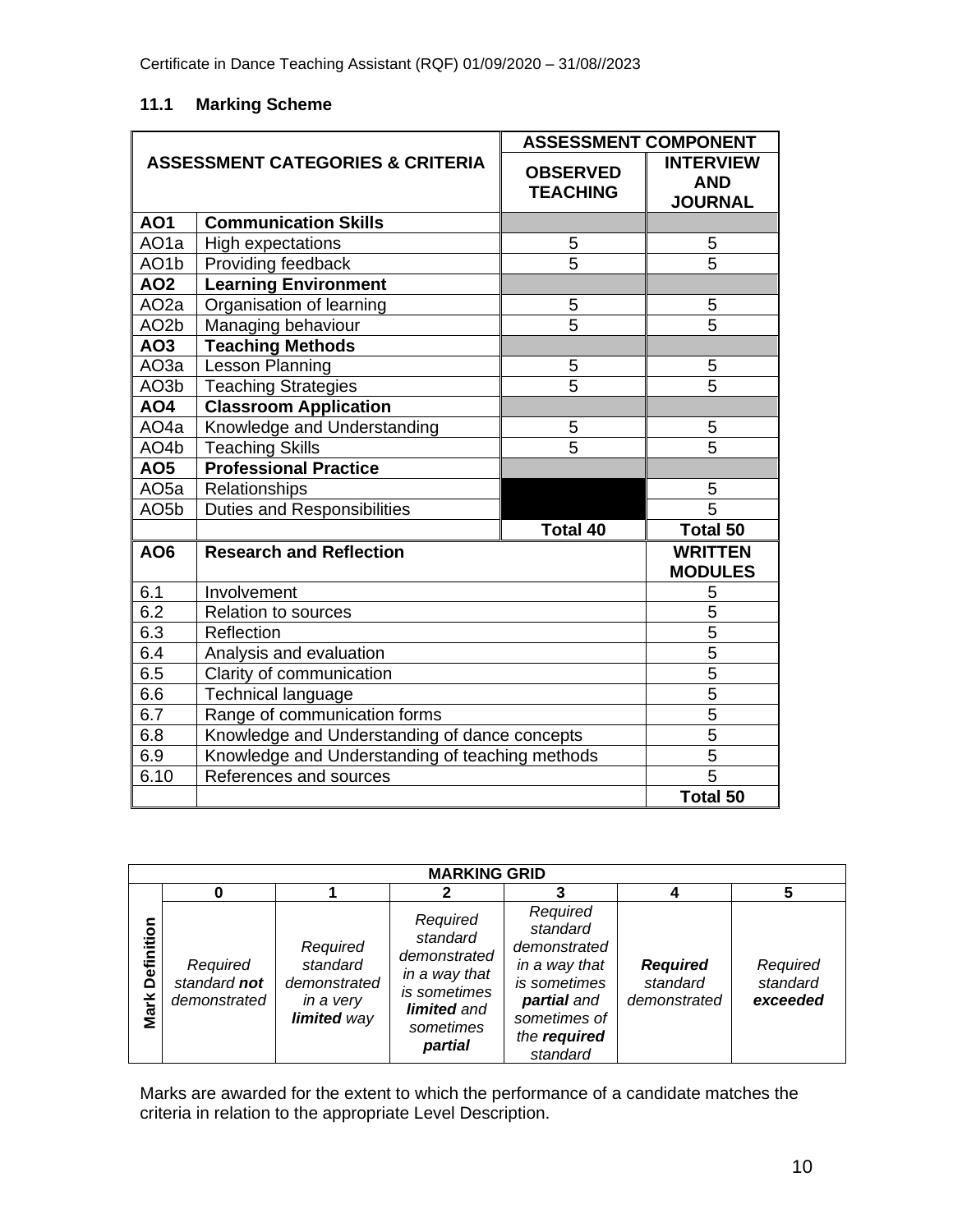A maximum of 5 marks may be awarded for each single criterion. The maximum possible score for each Assessment Component is: Observed Teaching 40 marks; Interview and Journal 50 marks; Written Module 50 marks.

Each Written Module is marked out of 50, the overall mark of 50 is arrived at following a professional review of all the module marks. The total will not necessarily be an average of each module as candidates marks for each module often progressively improve.

The final Total Mark out of 140 is converted to a percentage Final Score, this determines if the candidate is awarded a Fail, Pass, Pass with Merit or Pass with Distinction.

| <b>WEIGHTING OF ASSESSMENT COMPONENTS</b> |                     |                        |  |  |
|-------------------------------------------|---------------------|------------------------|--|--|
| Observed Teaching                         | Interview & Journal | <b>Written Modules</b> |  |  |
| 60%                                       | 10%                 | 30%                    |  |  |

Candidates are given a visual profile to show their performance in each Assessment Component as well as an overall percentage and level of award.

### **12. Awards of Pass, Pass with Merit, or Pass with Distinction**

Depending on the level of performance demonstrated during the examination a candidate may be awarded either a Pass, or a Pass with Merit, or a Pass with Distinction. Each award broadly corresponds with the following descriptions of achievement and requires that the candidate obtains or exceeds the minimum number of marks set as the boundary for the award.

| Award              | <b>Description of Achievement</b>                                                                                                                                                                                                                                                                                                                                                                                                                                                                                                                                                                                                         | <b>Boundary</b><br>Percentage |
|--------------------|-------------------------------------------------------------------------------------------------------------------------------------------------------------------------------------------------------------------------------------------------------------------------------------------------------------------------------------------------------------------------------------------------------------------------------------------------------------------------------------------------------------------------------------------------------------------------------------------------------------------------------------------|-------------------------------|
| Pass               | To achieve the award of a Pass the performance of a candidate must reach or<br>partially reach the required standard in most but not necessarily all of the<br>assessment criteria.<br>The performance of some candidates may have exceeded the required<br>standard in one or more aspects of the examination and this reflects the fact<br>that strength in one aspect may compensate for weakness in another.<br>A defining characteristic of the overall performance of a candidate awarded a<br>Pass is that it reaches or partially reaches the required standard indicated in<br>the Level Descriptions.                           | 66%                           |
| Merit              | To achieve the award of a Pass with Merit the performance of a candidate<br>must reach the required standard in the majority of assessment criteria.<br>The performance of some candidates may have exceeded the required<br>standard in one or more aspects of the examination and this reflects the fact<br>that strength in one aspect may compensate for weakness in another.<br>A defining characteristic of the overall performance of a candidate awarded a<br>Pass with Merit is that it consistently matches and occasionally may exceed<br>the required standard indicated in the Level Descriptions.                           | 76%                           |
| <b>Distinction</b> | To achieve the award of a Pass with Distinction the performance of a<br>candidate must reach and exceed the required standard in the majority of<br>assessment criteria.<br>The performance of some candidates may have exceeded the required<br>standard by a considerable margin in one or more aspects of the examination<br>and this reflects the fact that strength in one aspect may compensate for<br>weakness in another.<br>A defining characteristic of the overall performance of a candidate awarded a<br>Pass with Distinction is that it consistently exceeds the required standard<br>indicated in the Level Descriptions. | 86%                           |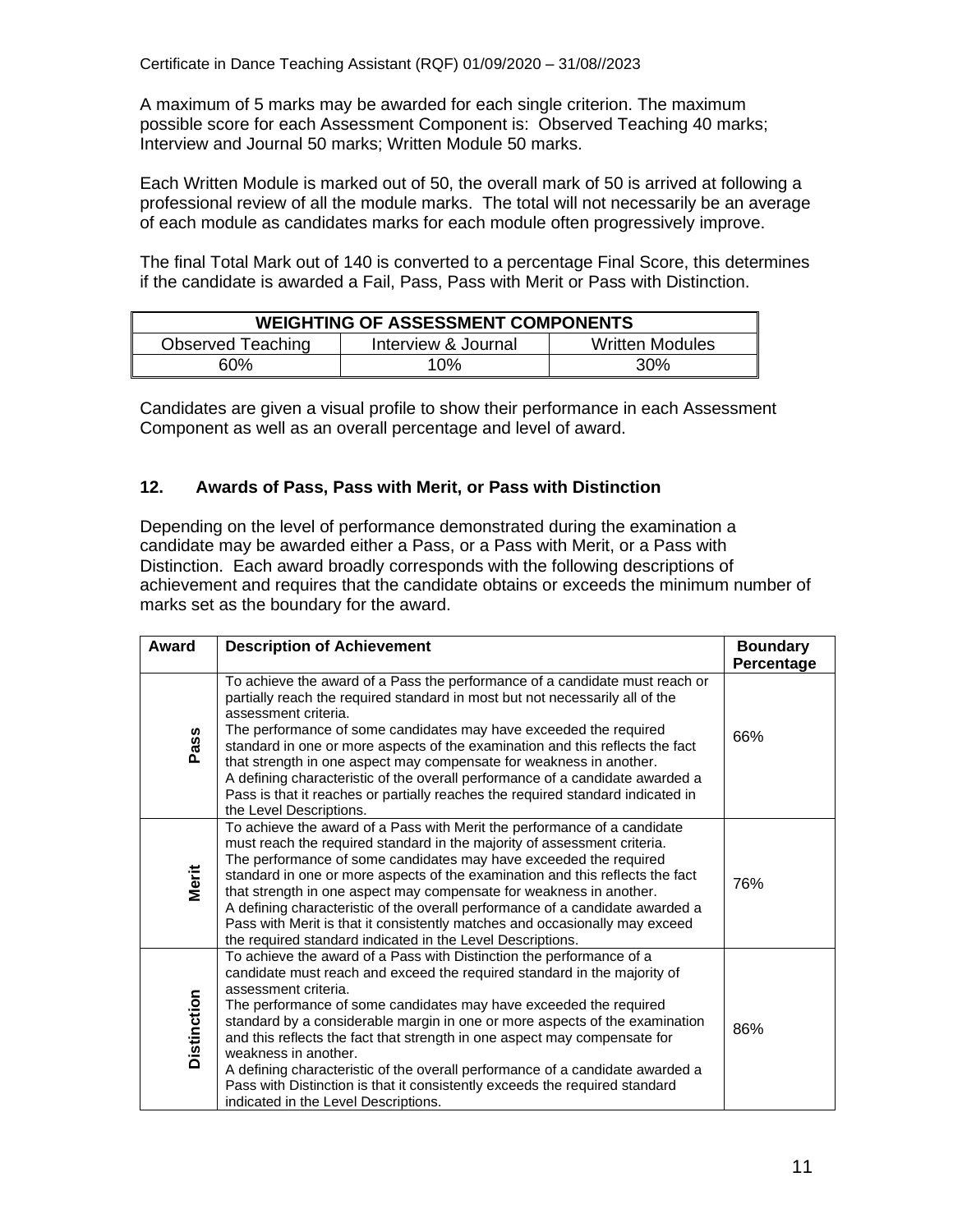### **13. Level Descriptions**

Level Descriptions provide a guide to the qualities and extent of the level of performance that candidates are expected to demonstrate. Strength in one area of performance may compensate for weakness in another. The overall achievement necessary to match these descriptions will have been demonstrated by a candidate awarded a Pass. Candidates achieving a Pass with Merit, or a Pass with Distinction, will have matched and exceeded the qualities of performance described. The Level Descriptions form a context for the examiner judgement and when taken as a whole, are indicative of expectations; they are assessed through the Assessment Components and Assessment Criteria.

### Level 3. Dance Teaching Assistant

Candidates will have demonstrated that they can work within controlled and predictable situations and obtain support if required. With appropriate support they are able to take responsibility for planning, organising, delivering and managing their own work. They are able to contribute individually and as a team member in the provision of teaching and learning support activities. They demonstrate understanding of different situations, learning needs, personal and cultural sensitivities, and are able to act responsively to accept directions and to communicate both with learners and colleagues. They demonstrate sustained effort and enthusiasm and a growing awareness of how to respond to the demands placed upon them.

### **14. Candidates with Additional Needs**

Information on assessment, examination and entry requirements for candidates with additional needs are published on the GQAL website and are also provided in the Teachers Handbook. In addition you can contact GQAL Head Office.

### **15. Examination Results**

*Issuing Results* - Results and certificates will normally be issued six weeks after the date of the examination. This time is necessary to ensure that all results are properly standardised and checked by GQAL.

### **16. Repeats**

Where a candidate is not able to reach the minimum standard for a pass in an examination, application for re-examination at that Level is permitted. All examination components must be resubmitted on re-examination.

### **17. Language and Bias**

Every effort has been made to ensure that this specification and associated mark schemes, procedures and materials are free from any form of bias, and have no hidden requirements for entry or assessment. Care has been taken to ensure that the specification, grade descriptions and examination requirements make appropriate demands on candidates both in terms of their physical safety, well being, and expectations of physical and cognitive performance in relation to their age and level of ability.